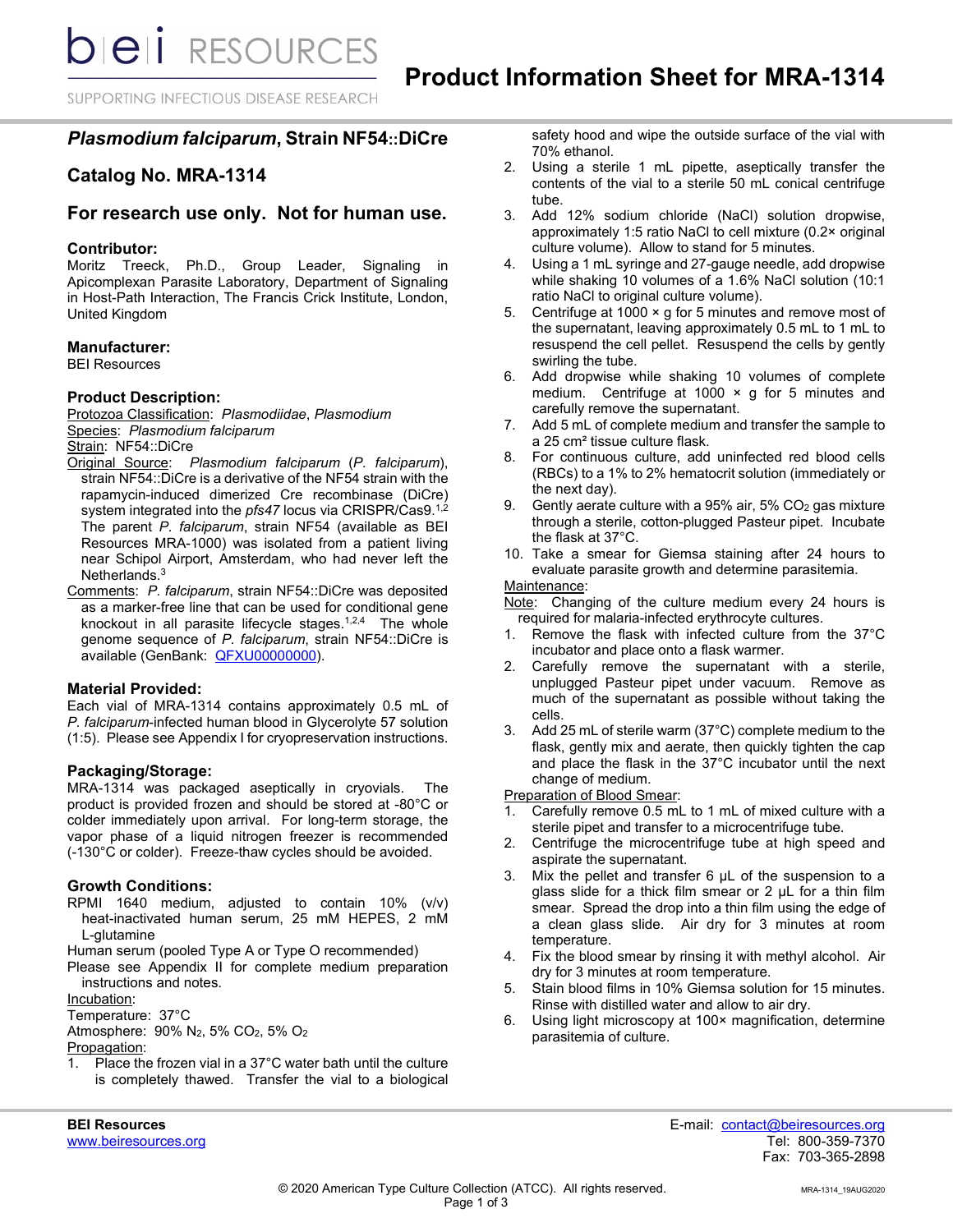**bieli** RESOURCES

SUPPORTING INFECTIOUS DISEASE RESEARCH

## **Citation:**

Acknowledgment for publications should read "The following reagent was obtained through BEI Resources, NIAID, NIH: *Plasmodium falciparum*, Strain NF54::DiCre, MRA-1314, contributed by Moritz Treeck."

### **Biosafety Level: 2**

Appropriate safety procedures should always be used with this material. Laboratory safety is discussed in the following publication: U.S. Department of Health and Human Services, Public Health Service, Centers for Disease Control and Prevention, and National Institutes of Health. Biosafety in Microbiological and Biomedical Laboratories. 5th ed. Washington, DC: U.S. Government Printing Office, 2009; see [www.cdc.gov/biosafety/publications/bmbl5/index.htm.](http://www.cdc.gov/biosafety/publications/bmbl5/index.htm) 

All blood cultures should be handled with appropriate safety precautions necessary for the handling of bloodborne pathogens. Personnel must be trained in accordance with their institutional policy regarding bloodborne pathogens.

### **Disclaimers:**

You are authorized to use this product for research use only. It is not intended for human use.

Use of this product is subject to the terms and conditions of the BEI Resources Material Transfer Agreement (MTA). The MTA is available on our Web site at [www.beiresources.org.](http://www.beiresources.org/) 

While BEI Resources uses reasonable efforts to include accurate and up-to-date information on this product sheet, neither ATCC® nor the U.S. Government makes any warranties or representations as to its accuracy. Citations from scientific literature and patents are provided for informational purposes only. Neither ATCC® nor the U.S. Government warrants that such information has been confirmed to be accurate.

This product is sent with the condition that you are responsible for its safe storage, handling, use and disposal. ATCC® and the U.S. Government are not liable for any damages or injuries arising from receipt and/or use of this product. While reasonable effort is made to ensure authenticity and reliability of materials on deposit, the U.S. Government, ATCC®, their suppliers and contributors to BEI Resources are not liable for damages arising from the misidentification or misrepresentation of products.

#### **Use Restrictions:**

**This material is distributed for internal research, non-commercial purposes only.** This material, its product or its derivatives may not be distributed to third parties. Except as performed under a U.S. Government contract, individuals contemplating commercial use of the material, its products or its derivatives must contact the contributor to determine if a license is required. U.S. Government contractors may need a license before first commercial sale.

## **References:**

- 1. Tiburcio, M., et al. "A Novel Tool for the Generation of Conditional Knockouts to Study Gene Function across the *Plasmodium falciparum* Life Cycle." mBio 10 (2019): e01170-19. PubMed: 31530668.
- 2. Collins, C. R., et al. "Robust Inducible Cre Recombinase Activity in the Human Malaria Parasite *Plasmodium falciparum* Enables Efficient Gene Deletion within a Single Asexual Erythrocytic Growth Cycle." Mol. Microbiol. 88 (2013): 687-701. PubMed: 23489321.
- 3. Ponnudurai, T., A. D. Leeuwenberg and J. H. Meuwissen. "Chloroquine Sensitivity of Isolates of *Plasmodium falciparum* Adapted to *in vitro* Culture." Trop. Geogr. Med. 33 (1981): 50-54. PubMed: 7018038.
- 4. Koussis, K., et al. "Simultaneous Multiple Allelic Replacement in the Malaria Parasite Enables Dissection of PKG Function." Life Sci. Alliance 3 (2020): e201900626. PubMed: 32179592.

ATCC<sup>®</sup> is a trademark of the American Type Culture Collection.